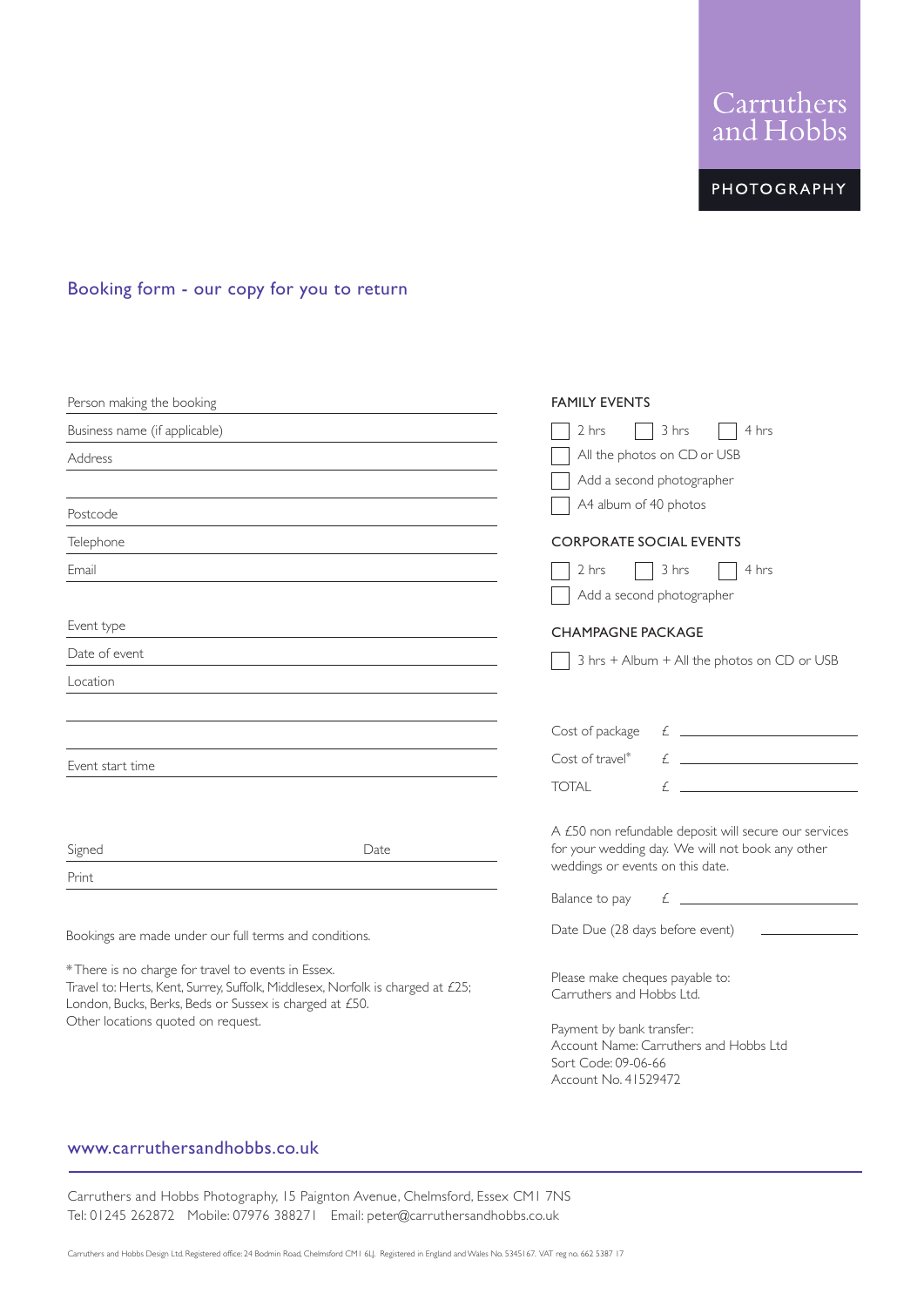Carruthers<br>and Hobbs

**PHOTOGRAPHY** 

# Booking form - your copy for you to keep

| Person making the booking                                                                                                                                                                        |      | <b>FAMILY EVENTS</b>                                                                                               |
|--------------------------------------------------------------------------------------------------------------------------------------------------------------------------------------------------|------|--------------------------------------------------------------------------------------------------------------------|
| Business name (if applicable)                                                                                                                                                                    |      | 2 hrs<br>3 hrs<br>4 hrs                                                                                            |
| Address                                                                                                                                                                                          |      | All the photos on CD or USB                                                                                        |
|                                                                                                                                                                                                  |      | Add a second photographer                                                                                          |
| Postcode                                                                                                                                                                                         |      | A4 album of 40 photos                                                                                              |
| Telephone                                                                                                                                                                                        |      | <b>CORPORATE SOCIAL EVENTS</b>                                                                                     |
| Email                                                                                                                                                                                            |      | 3 hrs<br>2 hrs<br>4 hrs<br>Add a second photographer                                                               |
| Event type                                                                                                                                                                                       |      | <b>CHAMPAGNE PACKAGE</b>                                                                                           |
| Date of event                                                                                                                                                                                    |      | 3 hrs + Album + All the photos on CD or USB                                                                        |
| Location                                                                                                                                                                                         |      |                                                                                                                    |
|                                                                                                                                                                                                  |      | Cost of package                                                                                                    |
| Event start time                                                                                                                                                                                 |      | $f(x) = \frac{1}{2\pi} \int_{0}^{1} f(x) \, dx$<br>Cost of travel*                                                 |
|                                                                                                                                                                                                  |      | <b>TOTAL</b>                                                                                                       |
| Signed                                                                                                                                                                                           | Date | A £50 non refundable deposit will secure our services<br>for your wedding day. We will not book any other          |
| Print                                                                                                                                                                                            |      | weddings or events on this date.                                                                                   |
|                                                                                                                                                                                                  |      | $\mathcal{L}$ $\mathcal{L}$<br>Balance to pay                                                                      |
| Bookings are made under our full terms and conditions.                                                                                                                                           |      | Date Due (28 days before event)                                                                                    |
| * There is no charge for travel to events in Essex.<br>Travel to: Herts, Kent, Surrey, Suffolk, Middlesex, Norfolk is charged at £25;<br>London, Bucks, Berks, Beds or Sussex is charged at £50. |      | Please make cheques payable to:<br>Carruthers and Hobbs Ltd.                                                       |
| Other locations quoted on request.                                                                                                                                                               |      | Payment by bank transfer:<br>Account Name: Carruthers and Hobbs Ltd<br>Sort Code: 09-06-66<br>Account No. 41529472 |

## www.carruthersandhobbs.co.uk

Carruthers and Hobbs Photography, 15 Paignton Avenue, Chelmsford, Essex CM1 7NS Tel: 01245 262872 Mobile: 07976 388271 Email: peter@carruthersandhobbs.co.uk